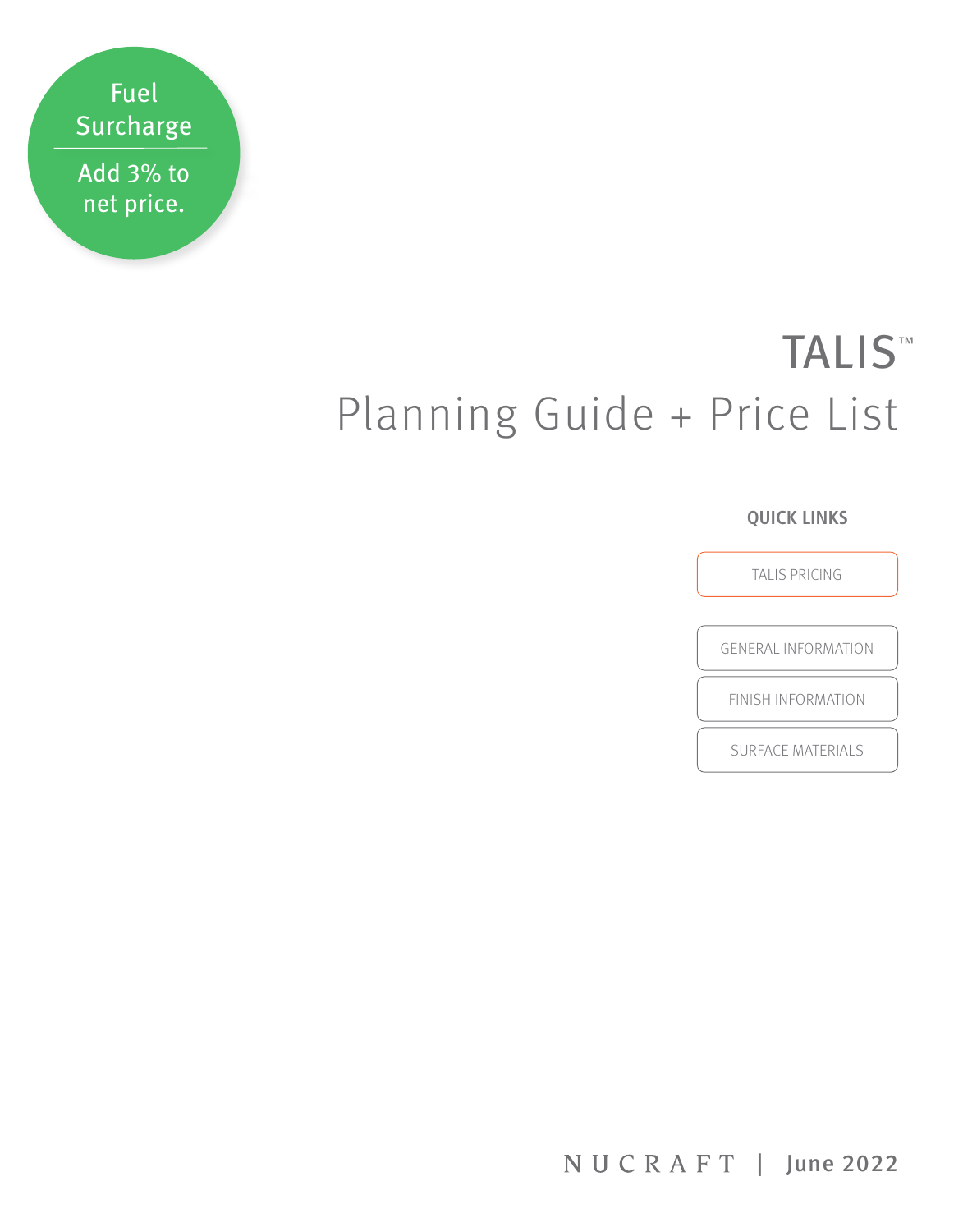# <span id="page-1-0"></span>END TABLE, CONSOLE AND BENCH

#### **END TABLE**

| <b>MODEL#</b> | WxDxH                    | <b>DESCRIPTION</b> | -VC   | -VL   | -VB   |
|---------------|--------------------------|--------------------|-------|-------|-------|
| TAT-2116      | $16 \times 21 \times 16$ | End Table          | 4.171 | 420,د | 6,254 |
| TAT-2619      | 20 x 26 x 19             | End Table          | 4317  | 5,609 | 6,473 |

#### **CONSOLE**

| MODEL #    | MvDv         | <b>CRIPTION</b><br>DES (<br>the contract of the contract of the contract of the contract of the contract of | -VC   | -VI   | -VB  |
|------------|--------------|-------------------------------------------------------------------------------------------------------------|-------|-------|------|
| TAC-6029NN | 60 x 15 x 29 | Open Console                                                                                                | 1,956 | 6,441 | 432, |

**SURFACE MATERIAL KEY**

VC Metal Legs

6

- VL Polished Stainless Legs VB Blackened Nickel Legs
- 

#### **GENERAL INFORMATION**

- **Laminate not available**
- All products ship assembled
- Back of Console is unfinished

**REQUIRED INFORMATION (ORDER CANNOT BE ENTERED WITHOUT THIS INFORMATION)** See appendix page vi for surface material options. Choose Wood Species & Finish **Choose Metal Finish** 

#### **GENERAL INFORMATION**

All products ship assembled

 Note: All Graded-In and COM fabrics will require pre-approval for use on Talis benches. Please contact Nucraft Customer Service for assistance with this process. When choosing a fabric, consult the ACT Voluntary Performance Guidelines (www.contracttextiles.org) for assistance in evaluating certain characteristics of contract textiles. These guidelines assure that the fabrics you specify perform up to the contract standards and pass all applicable testing.



Minimum Freight Charge: Add \$390 net per order below \$2,500 net

**REQUIRED INFORMATION (ORDER CANNOT BE ENTERED WITHOUT THIS INFORMATION)** See appendix page vi-vii for surface material options. **Choose Fabric** Choose Powder Coat Metal Finish

Minimum Freight Charge: Add \$390 net per order below \$2,500 net

#### **BENCH**

| <b>MODEL#</b>             | WxDxH        | YARDAGE        | -COM  | -A    | -B    | -C    | -D    | -E    | -F    | -G    | -н    |
|---------------------------|--------------|----------------|-------|-------|-------|-------|-------|-------|-------|-------|-------|
| <b>Powder Coat</b>        |              |                |       |       |       |       |       |       |       |       |       |
| TAB-6018-C                | 60 x 18 x 18 | $3 - 1/2$      | 6,195 | 6,365 | 6,449 | 6,532 | 6,617 | 6,701 | 6.784 | 6,869 | 6,901 |
| TAB-7218-C                | 72 x 18 x 18 | 4              | 6,419 | 6,613 | 6,709 | 6,803 | 6,901 | 6,998 | 7,090 | 7,187 | 7,226 |
|                           |              |                |       |       |       |       |       |       |       |       |       |
| <b>Polished Stainless</b> |              |                |       |       |       |       |       |       |       |       |       |
| TAB-6018-L                | 60 x 18 x 18 | $3 - 1/2$      | 7,432 | 7,601 | 7,688 | 7,768 | 7,852 | 7.938 | 8,021 | 8.106 | 8,138 |
| TAB-7218-L                | 72 x 18 x 18 | 4              | 7.702 | 7,897 | 7.993 | 8,088 | 8,184 | 8,281 | 8,375 | 8,470 | 8,509 |
|                           |              |                |       |       |       |       |       |       |       |       |       |
| <b>Blackened Nickel</b>   |              |                |       |       |       |       |       |       |       |       |       |
| TAB-6018-B                | 60 x 18 x 18 | $3 - 1/2$      | 8.670 | 8.840 | 8,925 | 9,005 | 9,092 | 9,177 | 9,258 | 9,344 | 9,377 |
| TAB-7218-B                | 72 x 18 x 18 | $\overline{4}$ | 8,983 | 9.179 | 9,275 | 9,368 | 9,466 | 9,562 | 9,655 | 9,754 | 9,793 |
|                           |              |                |       |       |       |       |       |       |       |       |       |

#### **CHARGING CUBE**

Charging Cube addresses the need for portable power. The ability to take this device anywhere for collaboration and easy connectivity makes the Charging Cube ideal for those who appreciate flexibility in their workspace.

The Charging Cube can be placed anywhere, and allow up to three devices to be charged at once.

- Three 2 amp USB charging ports
- 11,600 mAh battery capacity
- Charges completely in 4.5 hours

**Charging Cube - Top View**

 $\blacktriangleleft$ 

**Charging Cube - Side View**

#### **TECH ZONE**

Simple, easy to use and portable, this freestanding table top power option allows you to easily charge all of your devices.

Available in three configurations with a variety of power and data connectivity options. Includes a 72"-long plug-in infeed cord.

#### **ZONE-SPEAKER**

Includes one simplex receptacle, one dual charging USB-A charging port and a Bluetooth speaker

#### **ZONE-DATA**

Includes two simplex receptacles and two open data ports

#### **ZONE-USB**

Includes two simplex receptacles, one data port and one dual charging USB-A charging port





**ZONE-USB**



**Tech Zone - Side View**











# FREESTANDING POWER: CHARGING CUBE AND TECH ZONE

# TALIS™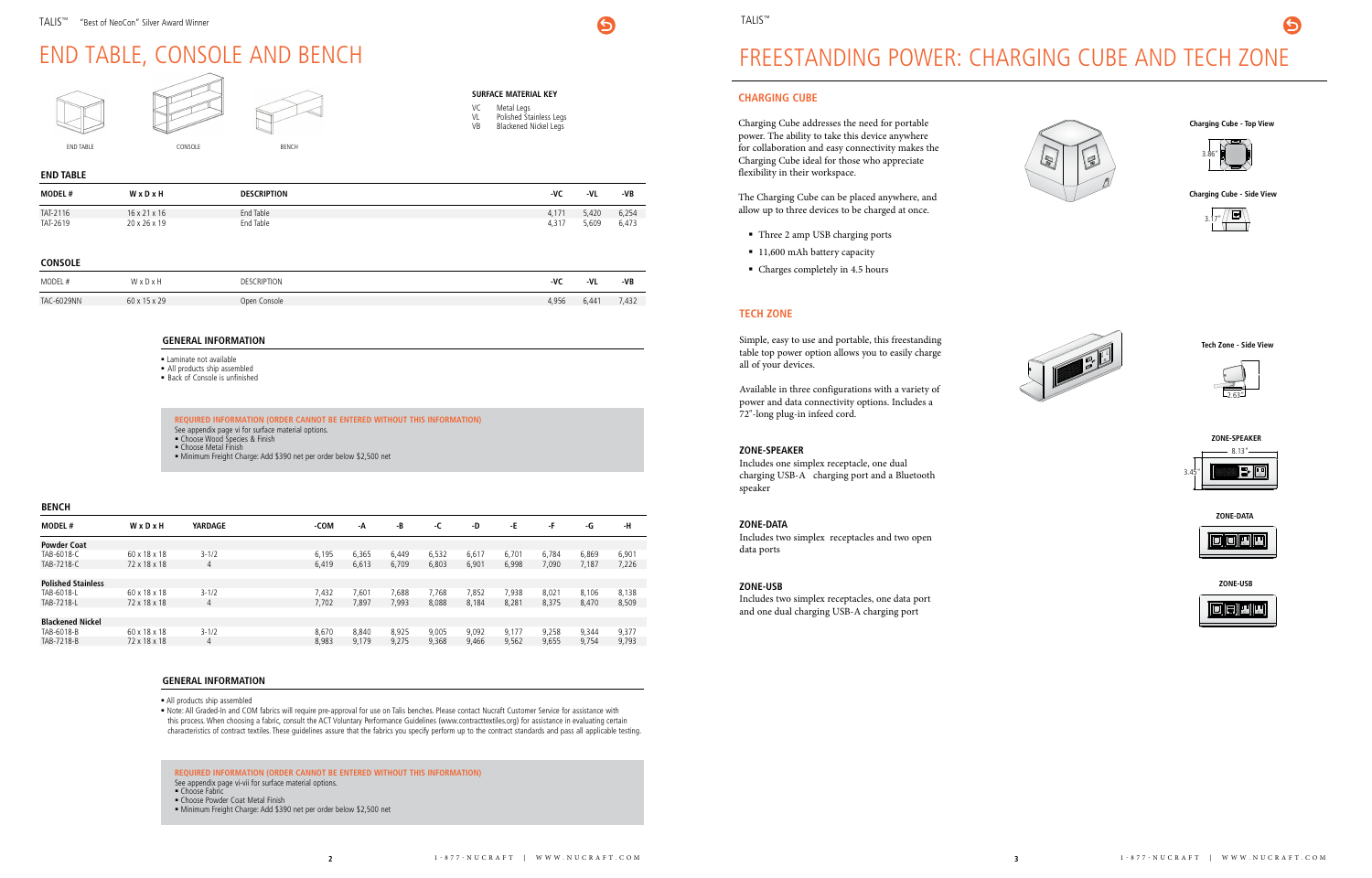# FREESTANDING POWER: CHARGING STAND

#### **BATTERY-POWERED CHARGING STAND**

At table height, this battery-powered unit provides multiple charging options for collaboration anywhere with cordless power.

- Three 2 amp USB-A charging ports
- One USB-C (18W) charging port

**Battery-Powered Charging Stand Side View**

**Battery-Powered Charging Stand Top View**





#### **CORDED CHARGING STAND**

The corded unit offers various configurations to fit your needs, while still offering easy mobility. Includes a 10'-long plug-in infeed cord.

Three configurations to choose from:

#### **STAND-1C**

One simplex receptacle and two USB-A ports, and one USB-C port

#### **STAND-3C**

Three simplex receptacles, two USB-A ports, and one USB-C port

#### **STAND-4C**

Four simplex receptacles, two USB-A ports and one USB-C port



**Corded Charging Stand Side View**

11.61"

**Corded Charging Stand Top View**





**Base Plate Configuration Options**



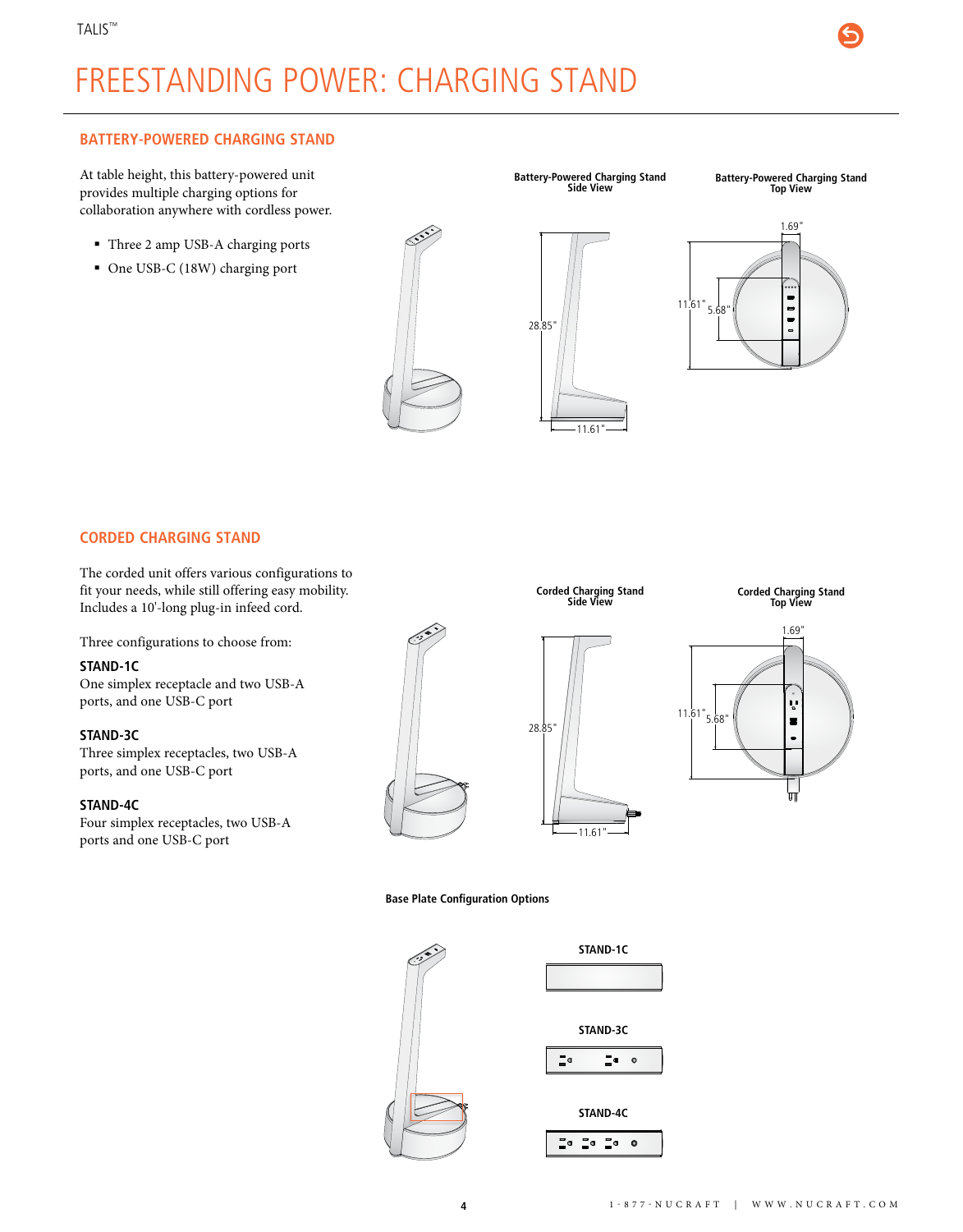| <b>CHARGING STAND</b><br>(CORDED) | <b>MODEL#</b>           | <b>DESCRIPTION</b> | <b>SIMPLEX</b><br><b>OUTLETS</b> | USB-A<br><b>PORTS</b> | USB-C<br><b>PORTS</b> | <b>PRICE</b> |
|-----------------------------------|-------------------------|--------------------|----------------------------------|-----------------------|-----------------------|--------------|
|                                   | STAND-1C-W              | Corded White Unit  |                                  |                       |                       | 904          |
| E <sup>SS</sup>                   | STAND-3C-W              | Corded White Unit  |                                  |                       |                       | 912          |
|                                   | STAND-4C-W              | Corded White Unit  | 4                                |                       |                       | 931          |
|                                   |                         |                    |                                  |                       |                       |              |
|                                   | STAND-1C-B              | Corded Black Unit  |                                  |                       |                       | 904          |
|                                   | STAND-3C-B              | Corded Black Unit  |                                  |                       |                       | 912          |
|                                   | STAND-4C-B              | Corded Black Unit  | 4                                |                       |                       | 931          |
|                                   | CENIEDAL INIFODIAATIONI |                    |                                  |                       |                       |              |

| <b>CHARGING STAND</b><br>(BATTERY-POWERED) | <b>MODEL#</b>              | <b>DESCRIPTION</b>         | <b>SIMPLEX</b><br><b>OUTLETS</b> | USB-A<br><b>PORTS</b> | USB-C<br><b>PORTS</b> | <b>PRICE</b> |
|--------------------------------------------|----------------------------|----------------------------|----------------------------------|-----------------------|-----------------------|--------------|
|                                            | STAND-B-W                  | Battery-Powered White Unit | $\overline{\phantom{a}}$         |                       |                       | 2,052        |
| $\mathbb{R}$                               | STAND-B-B                  | Battery-Powered Black Unit | $\overline{\phantom{a}}$         |                       |                       | 2,052        |
|                                            | <b>GENERAL INFORMATION</b> |                            |                                  |                       |                       |              |

6

| TECH ZONE | <b>MODEL#</b> | <b>DESCRIPTION</b>                                                 | <b>SIMPLEX</b><br><b>OUTLETS</b> | <b>OPEN DATA</b><br><b>PORTS</b> | <b>DUAL</b><br><b>CHARGING</b><br><b>USB</b> | <b>BLUETOOTH</b><br><b>SPEAKER</b> | <b>PRICE</b> |
|-----------|---------------|--------------------------------------------------------------------|----------------------------------|----------------------------------|----------------------------------------------|------------------------------------|--------------|
|           |               |                                                                    |                                  |                                  |                                              |                                    |              |
|           | ZONE-DATA     | (2) Simplex receptacles (2) Open data ports                        |                                  |                                  | $\overline{\phantom{a}}$                     | $\overline{\phantom{a}}$           | 303          |
|           | ZONE-USB      | (2) Simplex receptacles (1) Dual charging USB (1) Open data port   |                                  |                                  |                                              | $\overline{\phantom{a}}$           | 363          |
|           | ZONE-SPEAKER  | (1) Simplex receptacle (1) Dual charging USB (1) Bluetooth speaker |                                  | $\overline{\phantom{a}}$         |                                              |                                    | 736          |
|           |               |                                                                    |                                  |                                  |                                              |                                    |              |

# FREESTANDING POWER OPTIONS

Three ports for USB-A and one 18 Watt USB-C

Charging cord included

LED lights on top of the unit indicate charge level of the battery. When all 4 lights are on, the battery is fully charged.

Uses a 40 Amp Hour battery with a 128 Watt Hour capacity. For optimal use, it should be charged every night.

Charging capacities are estimated, based on charging from no power to full power.

- 10-12 smart phones

| CHARGING CUBE | <b>MODEL#</b>    | <b>DESCRIPTION</b>                          | <b>PRICE</b> |
|---------------|------------------|---------------------------------------------|--------------|
|               | CUBE-W<br>CUBE-B | White Power Cube<br><b>Black Power Cube</b> | 354<br>354   |
| احا<br>الحي   |                  | <b>GENERAL INFORMATION</b>                  |              |
|               |                  | Includes (3) 2 Amn LISR charning ports      |              |

- 8-10 small tablets (5-7" in size)

- 4 large tablets (9-11" in size) White unit is a combination of White aluminum on the base and neck area, and plastic in the Fog color for the trim inserts

|  | ■ Weight: 12lbs |  |
|--|-----------------|--|
|  |                 |  |

#### **GENERAL INFORMATION**

10' Plug-In Infeed Cord

Capable of charging laptops, tablets and mobile phones simultaneously

STAND-4C version includes a circuit breaker in the base

Weight: 10lbs

# **GENERAL INFORMATION**



 72" long plug-in infeed cord Finish is black Includes a Voice/Data Adapter Kit to accept couplers and jacks when required

Includes (3) 2 Amp USB charging ports The Cube can be recharged completely in 4.5 hours



ZONE-SPEAKER



**OB**OO

ZONE-USB



ZONE-SPEAKER

# Appendix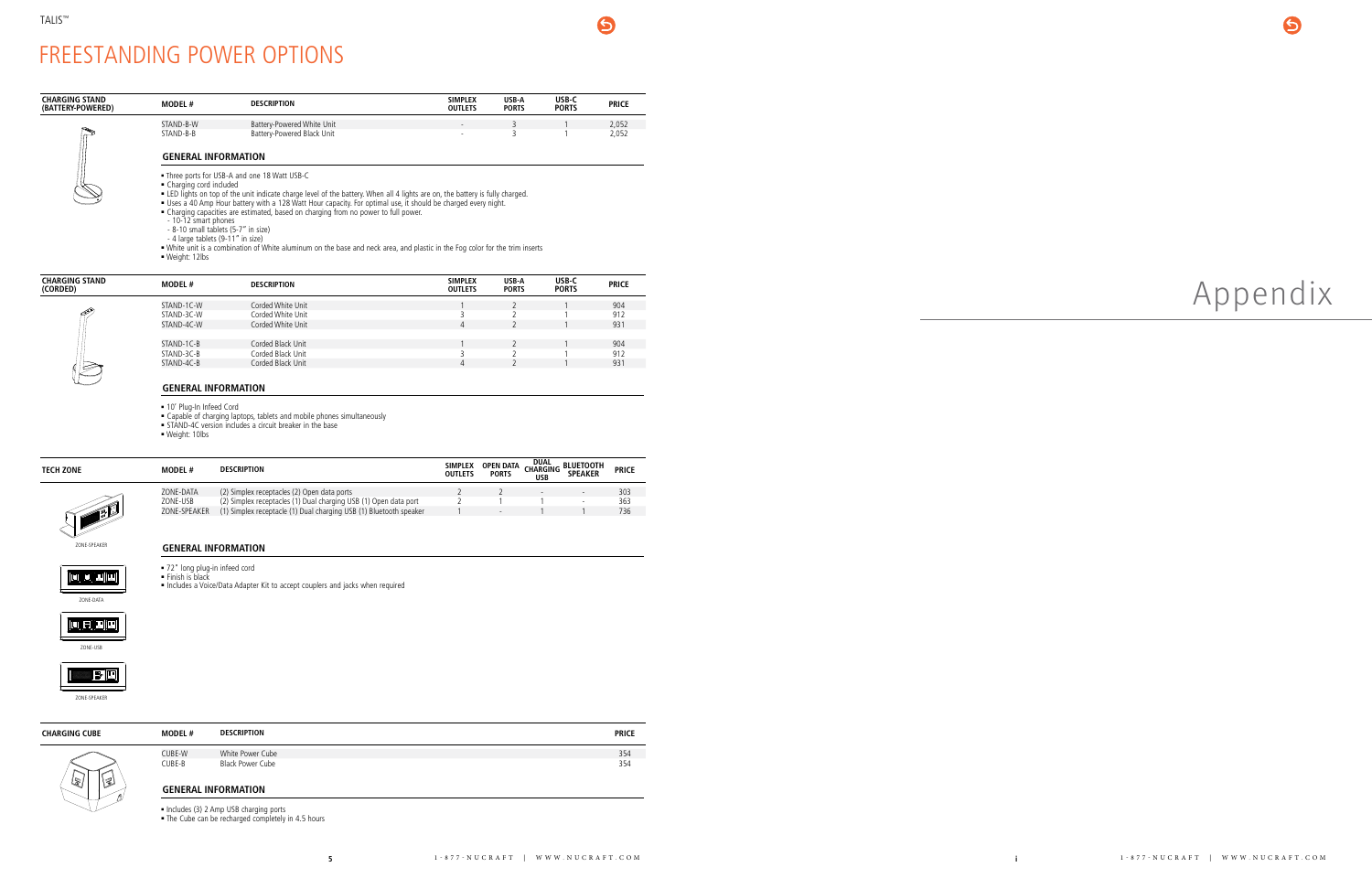# <span id="page-4-0"></span>GENERAL INFORMATION



This price book supercedes all previous versions.

# **Storage**

**Before placing your order, confirm you have all required information necessary. Lead times for orders begin after all required information is included and correct.** 

#### **Delivery Information**

We know lead times are important and sticking to them even more so. We work to maintain a 6-8 week lead time on all standard products in this book from receipt of a clean order. All orders are acknowledged with an approximate shipping date and will be invoiced with the price in effect at the date the purchase order is received.

Shipping charges are prepaid (within the continental U.S.). Therefore, pricing is a delivered price based on normal ground transportation. If you have special instructions, need to ship by air, or are shipping to Alaska or Hawaii, contact Nucraft Customer Service. Nucraft can also help arrange to have products blanket wrapped for an additional charge. Contact the Nucraft Customer Service team or specify it on your purchase order.

#### **Minimum Freight Charge: Any order below \$2,500 net will be assessed a \$390 net minimum freight charge (one per order).**

Orders are subject to acquiring the materials required for manufacturing. Fulfillment can be affected by strikes, fires, embargoes and acts of government. These elements are beyond our control.

Nucraft offers a variety of services to accommodate a wide range of delivery requirements. Availability of these services is dependent on a number of factors and may not be offered with all shipments. Examples of delivery services that have additional fees include:

- Specific date within our standard 3-5 day delivery window (for orders under \$50,000 net)
- Specific time of day, morning or afternoon (for orders under \$50,000 net)
- Delivery to a warehouse before delivery to its final destination (unless product is picked up at the warehouse)

Contact the Nucraft Customer Service team for availability and pricing on these services.

#### **Freight Terms**

Shipping charges for Nucraft products are prepaid for standard delivery in the continental United States. Standard delivery is defined as follows: Product is delivered on a 53' trailer being pulled by a long-haul tractor (total length of 85'). Facility will receive delivery Monday through Friday between the hours of 8:00 AM and 4:00 PM. Facility has docks with levelers and a fork truck for unloading. Product will be loaded on load bars two levels high. Receiving facility is responsible to have personnel on hand to unload the truck upon arrival, drivers do not unload. Delivery sites or times that do not meet this criteria will be accommodated, but will typically incur a charge to cover additional shipping costs. Please notify Nucraft in advance of the shipment if this is the case and the additional charge (if any) will be determined by Nucraft.

Product ships FOB dock. The customer obtains title to their product and materials, and assumes the risk of loss for them, upon shipment from Nucraft's facilities.

Nucraft has no storage facilities for finished product. If a customer cannot accept an order when it is ready for shipment, the customer must designate an alternative shipping address. If no address is provided, Nucraft may, at its discretion, transfer the product to storage. If product is transferred to an offsite storage facility, the customer may be charged for transportation to the facility and for any associated storage fees. Nucraft considers transfer of the product to a storage facility the equivalent of shipment, including invoicing and payment. Customers assume the risk of damage or loss during storage.

#### **Transportation Times and Delays**

Third party carriers that Nucraft contracts with will make reasonable efforts to accommodate requested delivery times and dates. Scheduled delivery appointments may, however, be delayed for a variety of reasons, including inclement weather, traffic, transportation equipment problems, and delays encountered at other delivery locations along the delivery route. Nucraft does not recommend scheduling activities that depend on the delivery appointment (for example, scheduling furniture installers to install furniture the day of the delivery appointment). Nucraft shall not be liable for any costs incurred as a result of a missed delivery appointment.

#### **Shipment Damage Claims**

Legal title to merchandise passes to the buyer upon acceptance by the carrier. **Inspect all cartons upon delivery.** Details of visible damage should be noted on the delivery receipt. Do not install product if damage is found upon inspection. The carrier should be notified by the buyer to inspect the merchandise, and file a claim immediately. If visible damage is not apparent, sign the delivery receipt "No visible damage." This will allow recourse for a concealed damage claim. Although most claims for transportation

damages must be filed against the carrier within nine months of the date of delivery, concealed damage claims must be filed within 15 days of receipt.

Do not destroy packing materials until shipment has been inspected. Then proceed to file a claim with the carrier.

**Failure to make any claims against Nucraft within 10 days shall constitute acceptance of the merchandise and a waiver of any defects, errors or shortages discovered upon inspection.**

#### **Cancellations**

Cancellations must be reviewed by our Customer Service team. Because we build your products to order, orders cannot be cancelled once processing has begun. Processing includes but is not limited to development of shop drawings and other engineering drawings. If cancellation is approved, a processing fee of 20-100% will be assessed based on the status of the order.

#### **Change Order Policy**

Nucraft will make every attempt to honor any reasonable change request to product provided that the request is received prior to start of production. Change orders will be accepted only if the request is made in writing and received in time to make the change. Nucraft reserves the right to increase our acknowledged price and ship date if necessary to make the requested changes. Please submit any change order request to our Customer Service team. Nucraft will assess charges to the customer as stipulated in the following:

- Standard Orders: Change orders received prior to production will be Charged \$200 net to cover print and administrative costs.
- Special Orders: Change orders received prior to production will be charged \$200 net to cover print and administrative costs. There may be additional Costs associated with engineering labor required for the change order.
- Change orders received after production must be evaluated by Nucraft. If approved, the charge will be \$200 net plus any restocking charges accumulated. There may be additional costs associated with engineering labor required for the change order.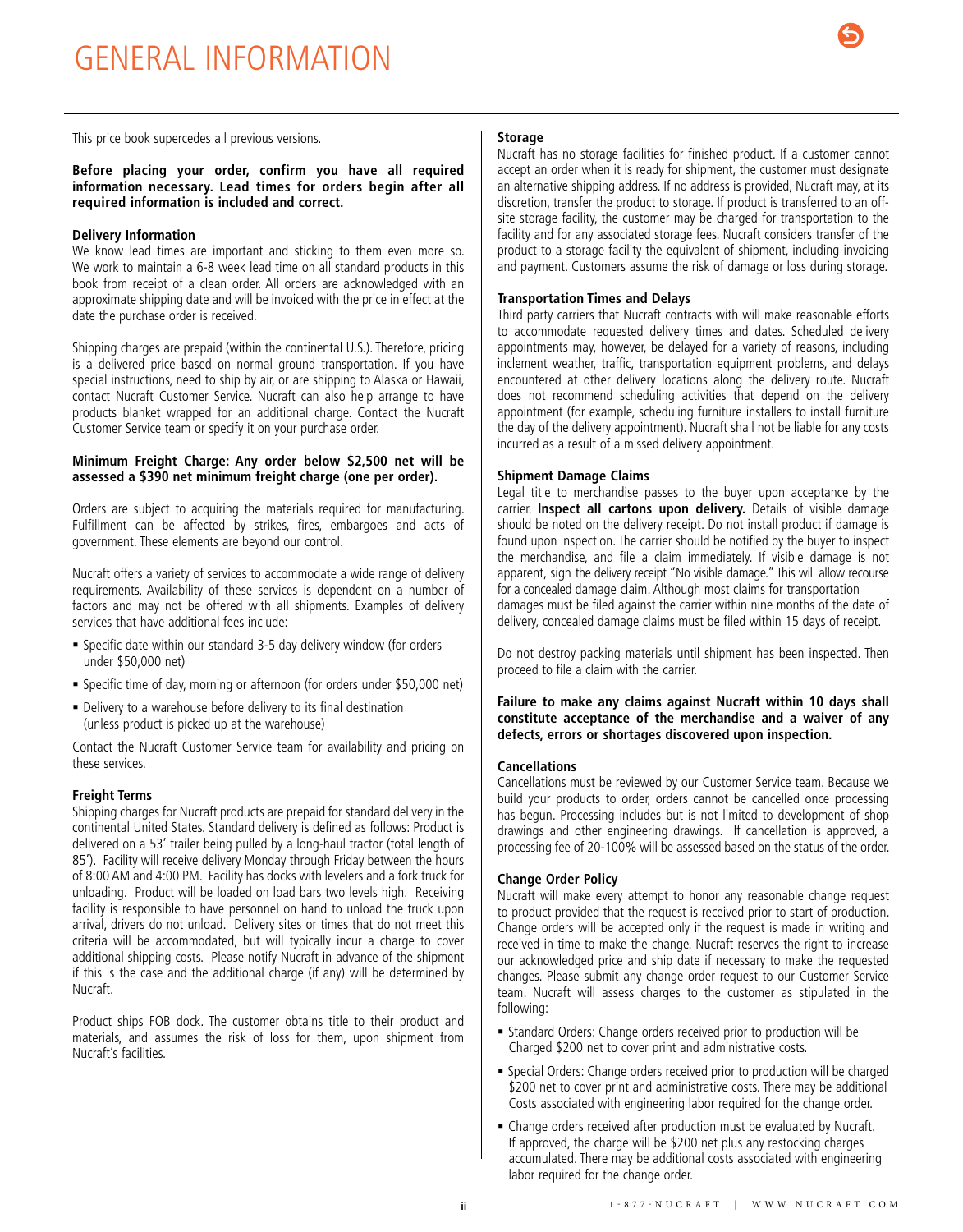#### **Surface Materials Palette**

Anchored by Nucraft veneers, unrivaled for clarity, quality, and depth of finish, our collection of surface materials comprises a sophisticated set of balanced elements that supports your design vision.

Some elements have their roots in Nucraft's rich heritage. Others are new materials and reflect current trends and taste. Together, they ensure that you're ready for today and positioned well for the future. Beautifully.

### **Custom Finishes**

Nucraft specializes in expert custom finish matching. For a nominal upcharge we can provide custom finishes, and we are frequently asked to match the finishes of other furniture manufacturers. For orders over \$5000 list, a finish sample will automatically be sent for approval prior to entering the order. Additionally, for finishes that appear unusual to match or for customers directly requesting a sample, a finish sample will also be sent for approval prior to entering the order.

Custom finishes requiring colored varnishes to create a painted look can only be applied to Maple veneer and require one extra week in addition to the standard lead time. Nucraft's standard black finish (G82) can be applied to all Nucraft standard veneers. Walnut is the standard black veneer. Other species must be specified when ordering.

Custom finishes carry a 10% upcharge per item, per finish.

We crafted our materials palette using the same demanding standards that distinguish our furniture. Thoughtful design and attention to every detail elevate your possibilities. All Nucraft veneers are carefully selected for uniformity of color and grain. Still, wood is a natural substance and minor variations may occur due to its own uniqueness. Because of this, the furniture you receive may not be an exact match to our samples.

Do not add the finish upcharge to any item that is not wood. Example: casters, ganging connectors.

#### **Treatments**

**Note: Default veneer sheen will vary per finish and were determined by a team of experts who reviewed the colorways to determine if gloss or matte best highlighted the natural characteristics of the species of wood and the color of the stain. Default finish is bolded on page vi. If no direction is provided on incoming orders, default sheen will be selected.** 

Gloss: Gloss is a durable finish that tends to nicely mask normal wear and leaves wood grain visible to the eye. It achieves a medium gloss open pore appearance (40  $-$  50 sheen range). Finish numbers preceded by the letter "G" indicate a Gloss finish.

Matte: Like Gloss, Matte is durable, tends to nicely mask normal wear and leaves wood grain visible to the eye. It achieves a low luster, open pore appearance (10 – 20 sheen range). Finish numbers preceded by the letter "M" indicate a Matte finish.

Since each veneer type responds differently to both types of treatment, all will have a distinctive look and feel when finished. For example, a Walnut veneer with a Gloss treatment will remain much more textured than a Cherry veneer with the same treatment.



#### **About the Wood**

When paying by credit card (Visa, Mastercard or American Express), include the card number, expiration date, card holder name (printed) and card holder signature on the purchase order. A credit card payment form is available upon request. No cash discount allowed on credit card payments.

Nucraft takes great pride in our finish color consistency. However, wood is a natural product that will have color variation within a single piece of furniture, as well as from one piece to the next. Other factors also affect color over time, such as exposure to light (both intensity and duration). For example, lighter finishes cause more variation in colors over time.

In cases where a returning customer wants a precise match with existing furniture, we recommend sending a sample of the existing furniture finish. Please contact Nucraft Customer Service to determine an appropriate sample. This will ensure a finish match between old and new orders. This type of order is considered a control sample. There will be a 10% upcharge on an order of this type. Due to natural aging of veneers, natural finishes may vary.

#### **Care and Maintenance of Wood Finishes**

- Damage caused by a carrier.
- Damage from user modification, misuse, abuse, accident, or negligence. Customer's Own Material (COM) specified by the customer that is not a
- standard product offering.
- Color, grain, or texture of wood and other covering material.

Our finish material is a crystal clear, urethane acrylic blend. This type of finish may be repaired in the field by a qualified refinisher.

Our products are manufactured to meet the credit requirements of the U.S. Green Building Council's LEED rating systems in one or more of the following categories:

> Nucraft recommends using a damp cloth to clean your fine wood furniture. Always wipe with the grain of the wood. Should your wood furniture require a more thorough cleaning, we recommend using a mild cleaner such as Joy dish soap or Murphy's oil soap, thoroughly diluted in water (one part soap to thirty parts water). Water will not damage Nucraft's finish, but it may leave surface spots when it dries. To avoid this, dry the surface with a soft cloth after it is cleaned. Marks that cannot be removed with the cleaning methods above may be able to be removed using naphtha, a mild degreasing solvent.

Caution: while the use of polishes that contain wax, petroleum solvents or silicones may immediately enhance the "shine" of a product, it may also eventually remove the fine original finish applied in our factory. Silicone on the surface of wood may also make it very difficult to respray or refinish.

All Nucraft furniture is inspected and polished before it leaves our factory. In some instances, the packing materials may imprint on the factory polish. Cleaning and polishing the furniture once it is unpacked will normally restore the furniture to its original beauty.

In some cases, the rubber support feet used on the bottom of common office equipment (teleconferencing phones, laptops, microphones, copiers, etc.) can create unsightly marks in the surface of wood tops, due to oxidation of the lacquer finish. We suggest these machines be placed on a protective type of padding, such as felt.

Wood will fade as a result of exposure to UV light. This is particularly prevalent with light finishes. If color changes due to fading are a concern for your application, the impact can be minimized by selecting medium to dark stains for your wood surfaces. Our top coat includes a UV inhibitor which makes the finishes less prone to fading.

# FINISH INFORMATION

### <span id="page-5-0"></span>**Repair Authorization**

Prior written approval is required for repairs of merchandise charged to Nucraft. Failure to do so will result in customer funded repairs.

# **Payment Terms**

Terms consist of a 1% cash discount for payment within 10 days of invoice date, or payment of the net amount within 30 days of the invoice date (1% 10 days, net 30 days). Discount is not allowed on credit card payments.

# **Credit Card Payments**

#### **Warranty**

Nucraft Furniture is warranted to be free from defects in materials and workmanship for a period of ten years of single shift use. Limitations include:

- Mechanical Devices such as latches, casters, and other moving components are warranted for five years of the date of original delivery.
- Height adjustable components are warranted for two years of the date of original delivery.
- The following are warranted for one year of the date of original delivery:
- Textiles
- Electrical Components
- Refrigeration Units
- Custom Products not described in Nucraft's Catalogue

This warranty is applicable only if furniture is properly installed and maintained in an office environment. This warranty extends only to products manufactured and sold in North America and only to original purchasers acquiring new Nucraft product through authorized dealers or approved sellers.

During this warranty period, Nucraft's sole obligation is to repair or replace, at Nucraft's discretion, products which prove to be defective during the warranty period.

This warranty does not cover:

**Nucraft extends no other warranties, expressed or implied, including warranty of merchantability or fitness for a particular purpose. Nucraft shall not be liable for loss of time, inconvenience, commercial loss, incidental or consequential damages.**

### **Environmental Statement**

Nucraft is committed to supporting responsible environmental policies and practices in all that we do. We strive for sustainability, weighing our business decisions against the costs to the ecological, social and economic systems they affect.

- Recycled Content
- Certified Wood
- Low-Emitting Materials

### **Computer Aided Planning**

Nucraft products and pricing are available on CD via 2020 Cap, an AutoCAD®-based space planning tool.

2020 Cap is an integrated software system developed specifically for interior designers and facility planners to enhance workplace performance. This modern suite of applications works together seamlessly, in concert. Navigate catalogs, select products, design in plan view and 3D, assign options, create worksheets and build a project where you want, when you want. Take your pick. It's dynamic and interactive. Design projects are a work in progress. And now you can perform any of the many discrete tasks that go into a project any time, any place.

For additional information, you may contact 2020 Cap direct at 800-227-0038.

### **iSpec®**

Nucraft offers a free online product configuration and specification service that saves you time and allows you to be creative while leaving the nuts and bolts to someone else. No specific software is required, nor is there any learning curve. This service applies to all Nucraft products. For additional information, call 1-877-NUCRAFT and ask for the iSpec Team or log on to www.nucraft.com/ispec.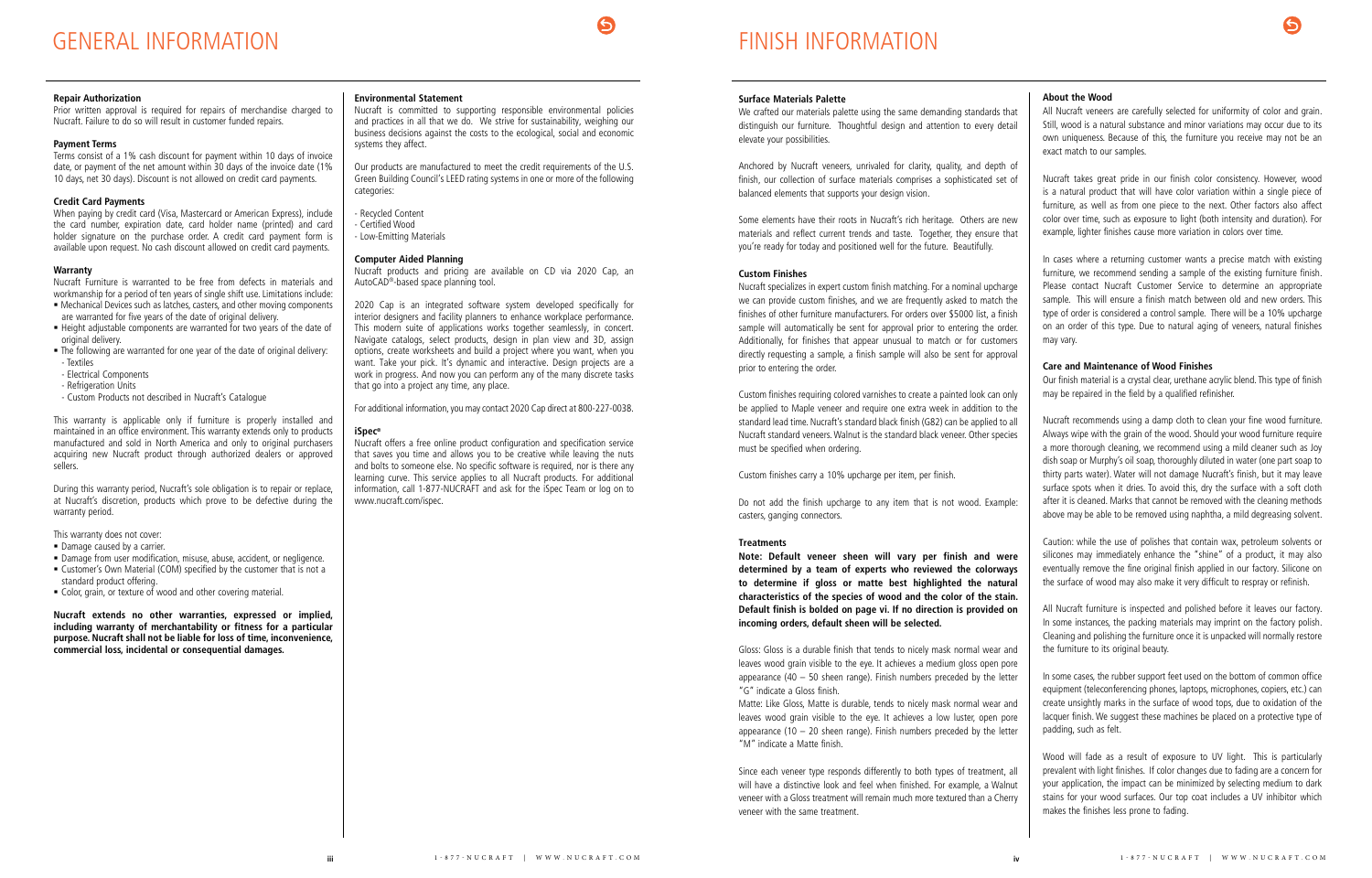# **WOOD FINISHES**

# **STANDARD**

Default veneer sheen will vary per finish and were determined by a team of experts who reviewed the colorways to determine if gloss or matte best highlighted the natural characteristics of the species of wood and the color of the stain. Default finish is bolded. If no direction is provided, default sheen will be selected.

|                     | Matte           | Gloss           |  |
|---------------------|-----------------|-----------------|--|
| Ash                 |                 |                 |  |
| Blanco              | M44             | G44             |  |
| Char                | M50             | G50             |  |
| <b>Rift Cut Oak</b> |                 |                 |  |
| Carbon              | M <sub>03</sub> | G03             |  |
| <b>Flat Cut Oak</b> |                 |                 |  |
| Dune                | M05             | G05             |  |
| Portobello          | M7413           | G7413           |  |
| <b>Flaky Oak</b>    |                 |                 |  |
| Sahara              | M61             | G61             |  |
| Cherry              |                 |                 |  |
| Cognac              | M21             | G <sub>21</sub> |  |
| Auburn              | M93             | G93             |  |
| Walnut              |                 |                 |  |
| Marron              | M35             | G35             |  |
| Mocha               | M33             | G33             |  |
| Zinc                | M30             | G30             |  |
| Onyx                | M82             | G82             |  |
| Otter               | M31             | G31             |  |
| <b>Maple</b>        |                 |                 |  |
| Natural Maple       | M60             | G60             |  |
| Linea               |                 |                 |  |
| Oak Linea           | M08             | G08             |  |
| Walnut Linea        | M27             | G27             |  |
| Euro Birch Linea    | M09             | G09             |  |
| Silver Birch Linea  | M10             | G10             |  |
| Paldao              |                 |                 |  |
| Thicket             | M75             | G75             |  |
| Paldao              | M76             | G76             |  |
| Canyon              | M77             | G77             |  |



# **METAL FINISHES**

| Aged Bronze               | A8010      |
|---------------------------|------------|
| <b>Black</b>              | A44        |
| <b>Blackened Nickel</b>   | ARN        |
| <b>Burnished</b>          | A88        |
| Cloud                     | A8004      |
| Foil                      | A8006      |
| Galaxy                    | A8007      |
| <b>Polished Stainless</b> | <b>APS</b> |
| Satin Bronze              | A8011      |
| Shadow                    | A8005      |
| Storm                     | A8012      |
|                           |            |

# TALIS™ SURFACE MATERIALS

### <span id="page-6-0"></span>**Laminates**

Selected Formica® and Nevamar® laminates are available on Training Tables, Conference Tables, Conference Room Furniture and select Occasional Tables. For standard laminate and wood pricing, refer to individual item pricing columns.

# **Non-Standard Laminates**

To order a color other than those on our list (see page vi), refer to Nevamar or Formica standard grade, matte texture laminate offerings and Forbo Furniture Linoleums (excluding manufacturers' non-standard matte offering).

- For approved non-standard laminates with a hardwood edge, the upcharge is 10% of the base price per laminate color with a minimum of \$500 and capped at \$1750.
- For approved non-standard laminate with a standard ABS edge, the upcharge is \$175 per laminate color.
- For approved non-standard laminates with a non standard ABS edge, please contact customer service.

To ensure your non standard laminate is on our approved list, please contact customer service. Add one week to the lead-time for all non-standard laminate and linoleum orders. Call the Nucraft Customer Service team for quotes on premium grades and laminates. Mirror and metal laminates are not available.

# **Care and Maintenance of Laminate and Novawrap**

Laminate and Novawrap surfaces may be cleaned with a damp cloth and ordinary soap or non-abrasive household liquid detergent. Dry the surface with a clean cloth or soft paper towel to prevent streaks from appearing.

# **Care and Maintenance of Metal**

Metal surfaces can be wiped with a damp cloth and rubbed dry. A mild non-abrasive household liquid detergent can be used if necessary. Regular maintenance of metal components, including tightening of fasteners and light lubrication of moving parts, will extend the life of your furniture.

# **Satin Etched Glass**

Glass color may vary slightly on multi-piece conference table tops over 180" x 60" when satin etched glass is specified due to the iron content and etching process of the glass.

# **Care and Maintenance of Glass**

Clear or frosted glass may be cleaned with commercial glass cleaner. Be sure to use a lint-free cloth if cleaning the frosted side of the glass.

# **Stone and Solid Surface Material**

Despite its reputation for durability, natural stone can be easily broken during handling and / or installation if proper techniques are not followed. Nucraft is not responsible for the installation of natural stone or solid surface materials on its products, therefore installers specially trained on the installation of these materials must be utilized to ensure a quality installation. Therefore, installers specifically trained in the installation of these materials must be utilized to ensure a quality installation. Nucraft shall not be liable for any damages incurred during the handling and/or installation of natural stone or solid surface materials on its products.

# **Care and Maintenance of Granite**

Granite surfaces may be cleaned with a damp cloth and ordinary soap or non-abrasive household liquid detergent. Dry the surface with a clean cloth or soft paper towel to prevent streaks from appearing.

# **Care and Maintenance of Leather**

Genuine leather requires very little care. Nucraft recommends that leather be dusted regularly. If a more thorough cleaning is needed, use lukewarm water and a mild, non-abrasive soap. Generate some lather and lightly rub the surface with cheesecloth. Rinse off any soap film with clean water and towel dry. The leather may dry dull. To restore the leather to a normal gloss, rub it with a clean towel. Never use furniture polish, oil, varnish or ammonia. Saddle soap may be used to prevent the leather from becoming brittle or cracked and to maintain the original supple finish.

| <b>REOUIRED INFORMATION:</b>                       |
|----------------------------------------------------|
| (ORDER CANNOT BE ENTERED WITHOUT THIS INFORMATION) |
| • Kit model number                                 |

• Quantity of kits

| <b>Touch Up Finish Kits</b> |                    |       |  |  |  |
|-----------------------------|--------------------|-------|--|--|--|
| Model #                     | <b>Description</b> | Price |  |  |  |
| KIT-M                       | Metal Kit          | 80    |  |  |  |
| KIT-P                       | Paint Kit          | 80    |  |  |  |
| KIT-S                       | Stain Kit          | 80    |  |  |  |

• Specify finish (See appendix page vi)

# **General Information:**

• Touch-up kits must be ordered on a purchase order separate from Nucraft product due to Hazmat shipping